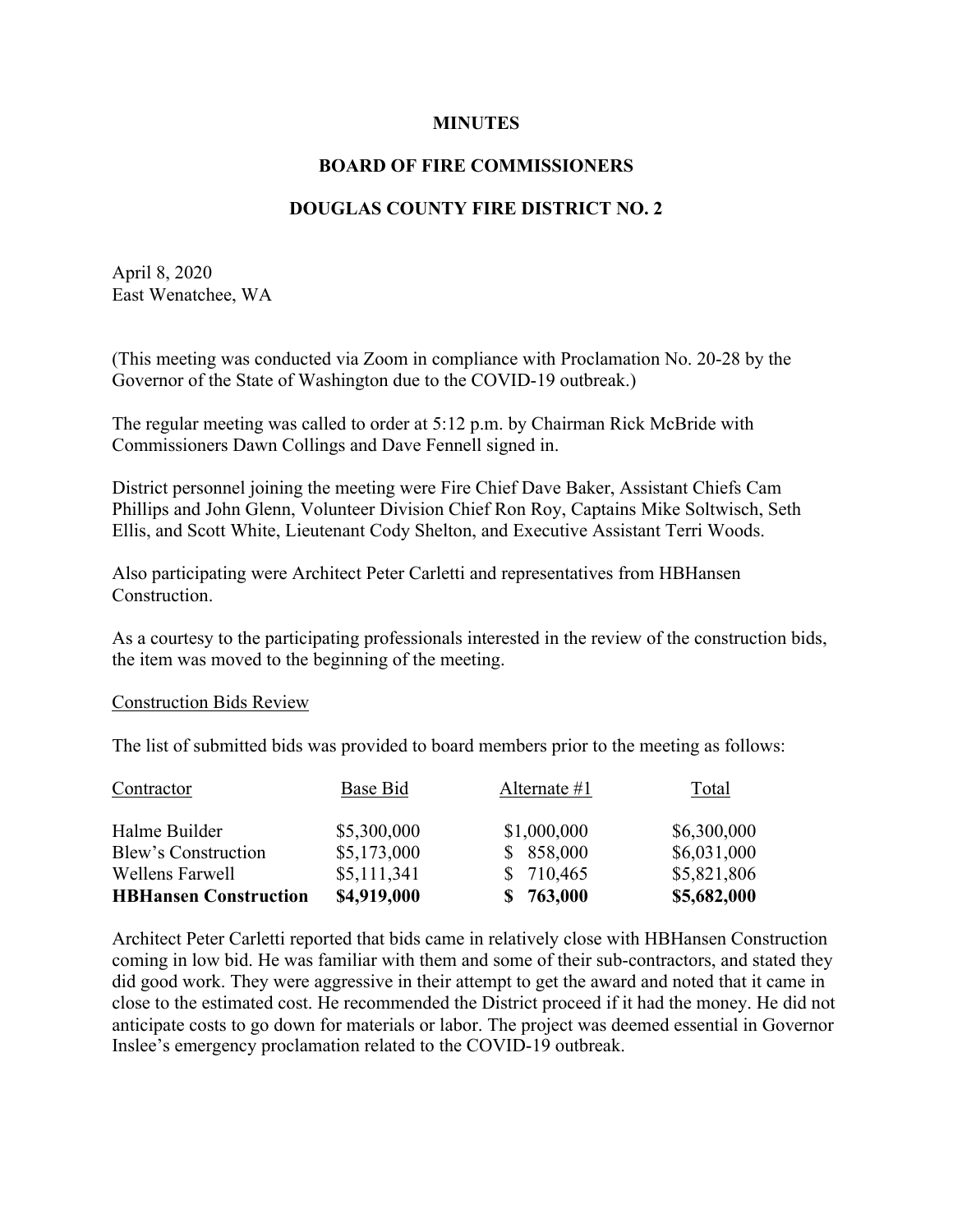In response to an inquiry from Commissioner Fennell on using "value engineering" to reduce construction costs, Peter advised that he considered it already done overall; the building was not extravagant. However, if a contractor suggested a change in materials for example, that would be cheaper and still maintain quality, the proposal could be evaluated, followed by a recommendation to and decision by the Board.

Chairman McBride expressed concern over the current economic crises and the impact to the District. He questioned what the impact on the budget would be, and whether the District could pay its bills and meet payroll should the levy refresh fail, and the ability to make payments on the bonds for the next 20 years. It was clarified that the bids were good for 45 days and bidders were not expecting a decision at this meeting. Peter Carletti added that he anticipated an inflationary effect; there was potential for delays in getting some materials and contractors covering for some of their own losses.

Commissioner Collings advised she wanted the District to focus on what was fiscally responsible and consider what was right for the District. Consideration should be weighed to what would happen due to inaction. Her position was to look to the future with caution, noting that nobody knows for sure what that will be.

Commissioner Fennell stated his goal was to complete both planned fire stations and the administration building with the funding currently available to the District. Chief Baker explained that estimates for Station #3 could be determined now based on anticipated costs for Station #4.

(Peter Carletti left the meeting at 5:39 p.m.)

### **ADDITIONS/DELETIONS TO THE AGENDA**

**Commissioner Fennell moved to approve the change to the agenda adding an executive session. The motion was seconded by Commissioner Collings. Motion unanimously passed.**

#### **APPROVAL OF MINUTES**

**Commissioner Collings moved to approve the Minutes of March 11, 2020 as presented. The motion was seconded by Commissioner Fennell. Motion unanimously passed.**

### **FINANCIAL REPORT**

1. The Treasurer's Financial Statement indicated a balance of \$13,798,931.15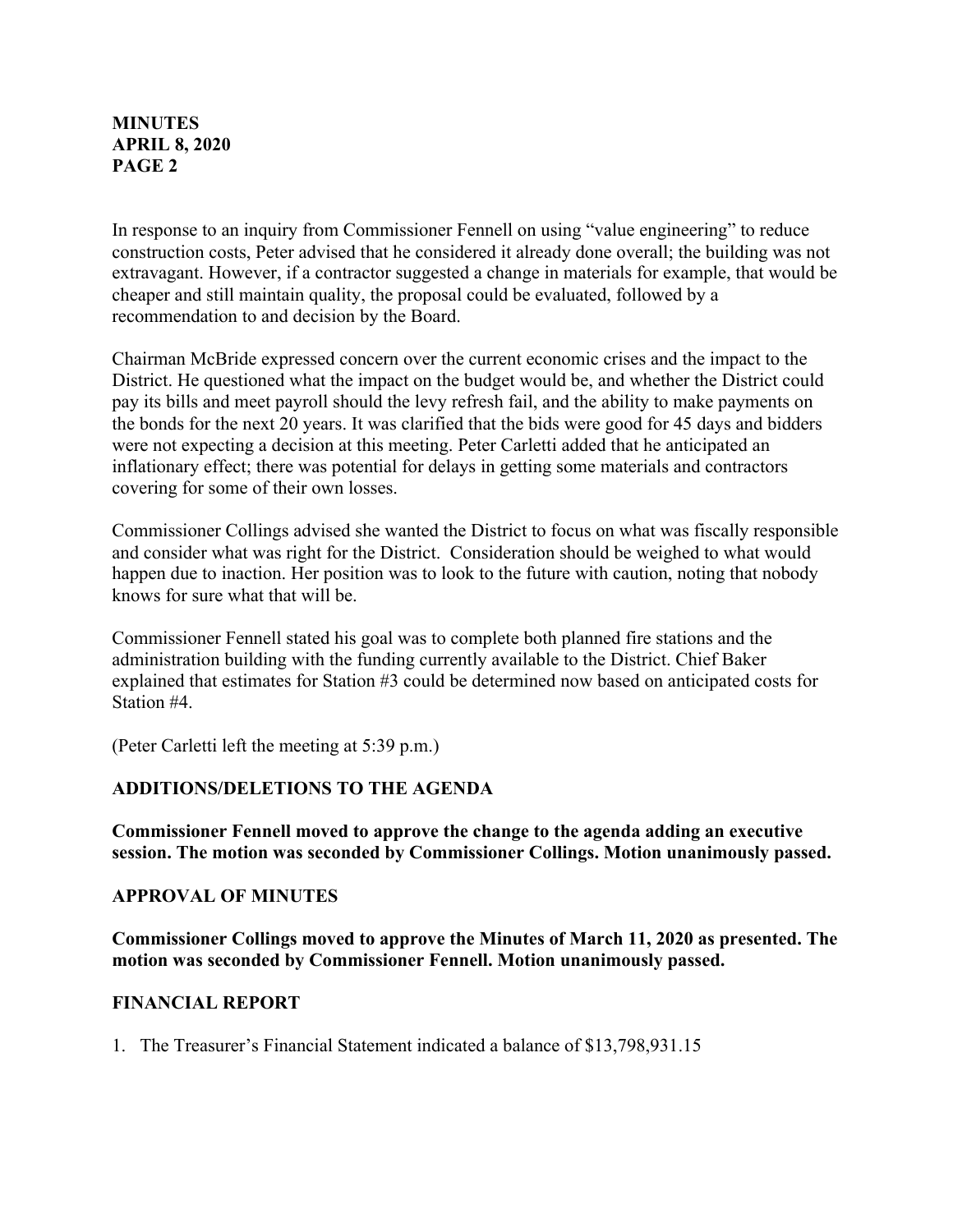- 2. Revenues received:
	- \$18,224.03, interest income.
	- \$7,000.51, Charles Kisner, sale of surplused 1994 F350 brush truck. (Check No. 6132)
	- \$180.00, WFCA, seminar refund. (Check No. 27051)
	- \$3,684.60, Chelan-Douglas Community Action Council, fire protection agreement for Sunset Ridge. (Check No. 91701)
	- \$2,909.00, Washington L&I/Scott White, time loss payments for 3/6/2020 and 3/7/2020- 3/25/2020. (Warrant Nos. 024459Q and 038128Q)

# **CORRESPONDENCE**

Chief Baker received a thank-you from Jack Augustine for participating in his parade in honor of his 7<sup>th</sup> birthday.

# **STAFF REPORTS**

# **Chief:**

- Chief Baker reported he was sending out weekly updates. Personnel were continuing to take appropriate steps for precautions related to COVID-19. He was mostly working from home.
- Grants:
	- An AFG (Assistance to Firefighters Grant) application was submitted for an exhaust system for Station 1 having an estimated value of \$50,000. The cost for consulting fees was \$7,200.
	- A future federal stimulus package was anticipated. Chief Baker explained the District would not be able to meet the obligations connected to another SAFER (Staffing for Adequate Fire & Emergency Response) Grant if a future levy refresh did not pass. It could possibly apply, however, for a future AFG to build a fire station. It would need to be ready to go as the application period was expected to be short.
- Personnel:
	- Recruit Firefighter Donn Etherington III would attend the Fire Training Academy starting May 2.
	- A cost comparison determined a savings of over \$7,000 by hiring a temporary firefighter for six months as opposed to covering the same shifts using overtime. The position was ineligible under LEOFF II unless benefits were provided. It was explained that the WFCA healthcare plans excluded temporary positions from coverage. It was also determined that the position was ineligible under PERS II as it did not extend over two consecutive years.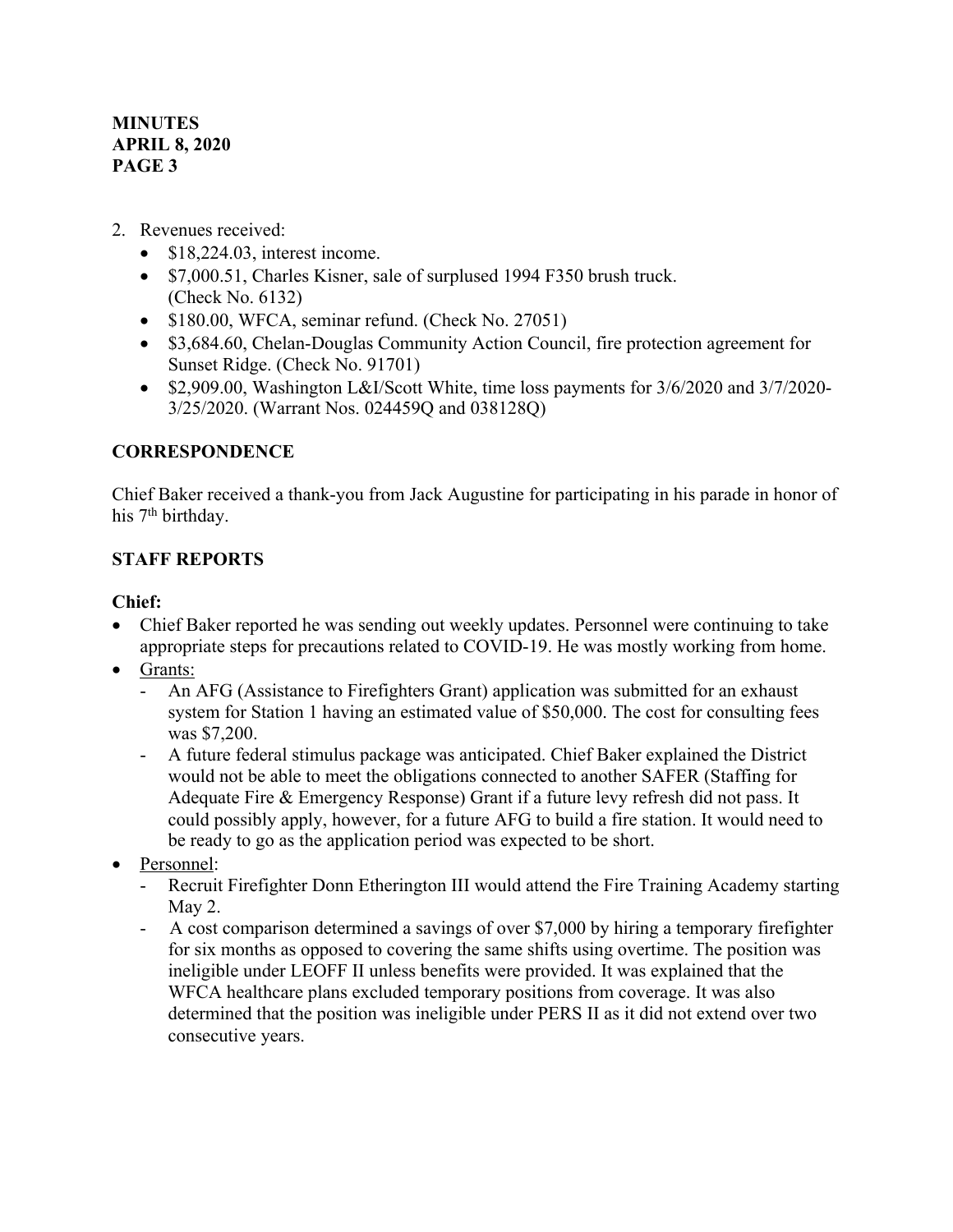## • Facilities:

- A floor plan for Station #3 had been emailed to board members earlier in the day. The building was 6,294 square feet estimated to cost \$400/sq. ft., roughly \$2.5 million. Peter Carletti would be asked to provide architect and engineering costs.
- Chief Baker advised he had calculated funding available with bond proceeds and reserves that indicated both stations could be built with existing funds and have adequate reserves left over. He needed to put it into a format to share.
- A special meeting was scheduled Tuesday, April 14, 2020 at 4:00 p.m. to review construction bids and consider award. Peter Carletti would be invited to answer any questions. Commissioner Fennell planned to meet with Chief Baker before the meeting.

**Local 453**: (No report.)

# **UNFINISHED BUSINESS**

1. As noted in the financial report, the awarded bid for the surplused 1994 Ford brush truck was \$7,000.51 from Charles Kisner.

2. Board members had been provided with a requested draft policy and corresponding procedures for command duty prepared by Chief Baker prior to the meeting. He explained that these were the current operating procedures. In his research of how command duty was handled in other departments, most considered it to be part of the job for administrative staff (Chief Officers) exempt under FLSA. Commissioner Fennell concurred from his own research that hours were not tracked for these employees.

Granting a duty-day-off (DDO) after a weekend of command duty or following four weekdays during normal off-duty hours had been practiced for several years, although not written. A Chief Officer received two DDO's every four weeks.

In discussion, Commissioner Fennell expressed concern with the cost associated with coverage by move-up where the District was paying Chief Officers for command duty as part of their duties as well as paying overtime to other staff to provide coverage in their place. It was noted that duty was covered by other officers 100 shifts last year; cost was estimated to be \$50,000. Since the schedule was made well in advance, he asked why shifts were not covered by trading with the other Chief Officers.

Chairman McBride also had concerns that the cost of command duty was unknown, and parameters were needed. He wanted associated costs of overtime and acting pay for staff coverage included in the budget. No information had been provided for the first quarter of 2020. He also wanted the policy to more clearly explain the DDO for working weekdays.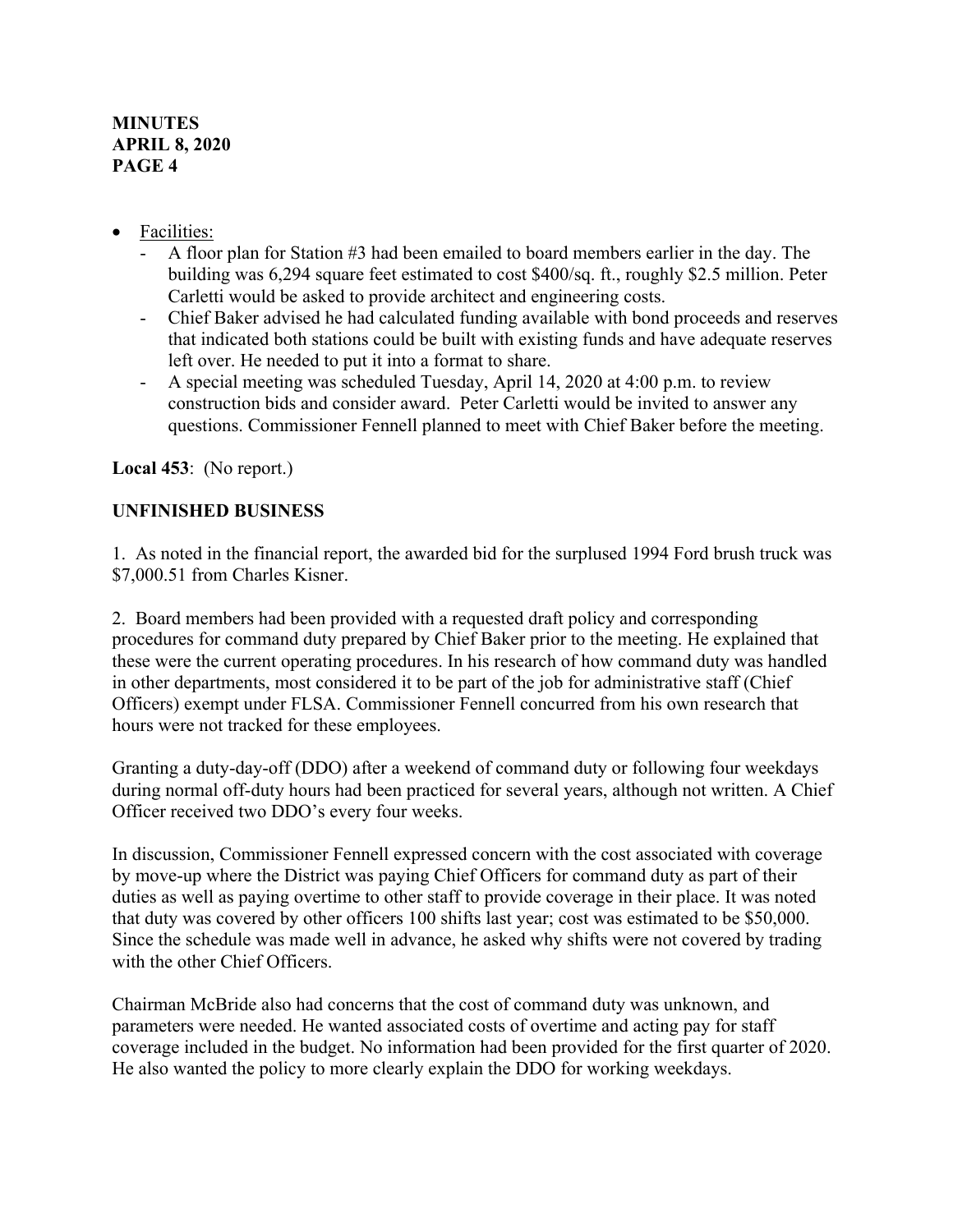Assistant Chief Glenn, in a brief report, advised that he understood the concerns and concurred that a policy was needed. He also indicated that the Chief Officers should be able to cover command duty. So far this year, he estimated only one shift needed other staff to cover. He added that he believed that the Chiefs were not actually taking all their earned DDO's.

Commissioner Collings stated she understood the financial concerns, but added that the requested information had been provided, and the policy could be put into place and readdressed if needed.

The command duty policy was tabled for the next regular meeting as Chairman McBride and Commissioner Fennell considered the matter unfinished.

# **NEW BUSINESS**

1. Construction bids were previously discussed

2. Approval was requested to replace the command vehicle for Assistant Chief Blanchard. It had been budgeted this year for \$60,000 including equipment. Three quotes had been obtained. It was explained that the current vehicle needed substantial repair. Discussion tied into the next item, action on this followed.

3. Board members had been provided a spreadsheet prior to the meeting of proposed change orders for the Pierce ladder truck that indicated a net increase of \$42,105. Chairman McBride questioned the changes after all the work done by committee to design. Chief Baker clarified the only item removed was a second siren valued at \$2,890. He stated that the committee members were involved in discussions regarding the siren and it was agreed to let the Board decide. Further, items added were not in the specifications but were intended to provide continuity and enhance safety. In addition, the District would receive a credit for unused travel amounting to around \$9,000.

It was recommended by Chief Baker to account for the increased costs by using funds budgeted for equipment which could be delayed until next year. Commissioner Fennell offered a compromise to authorize all changes to the ladder truck but put off purchasing the command vehicle.

Following discussion, **Commissioner Collings moved to approve the change orders as presented with the siren added back in. Commissioner Fennell seconded the motion. Motion passed unanimously.** 

**Commissioner Fennell moved to table purchase of the command vehicle. The motion was seconded by Chairman McBride. Motion passed. Commissioner Collings opposed.**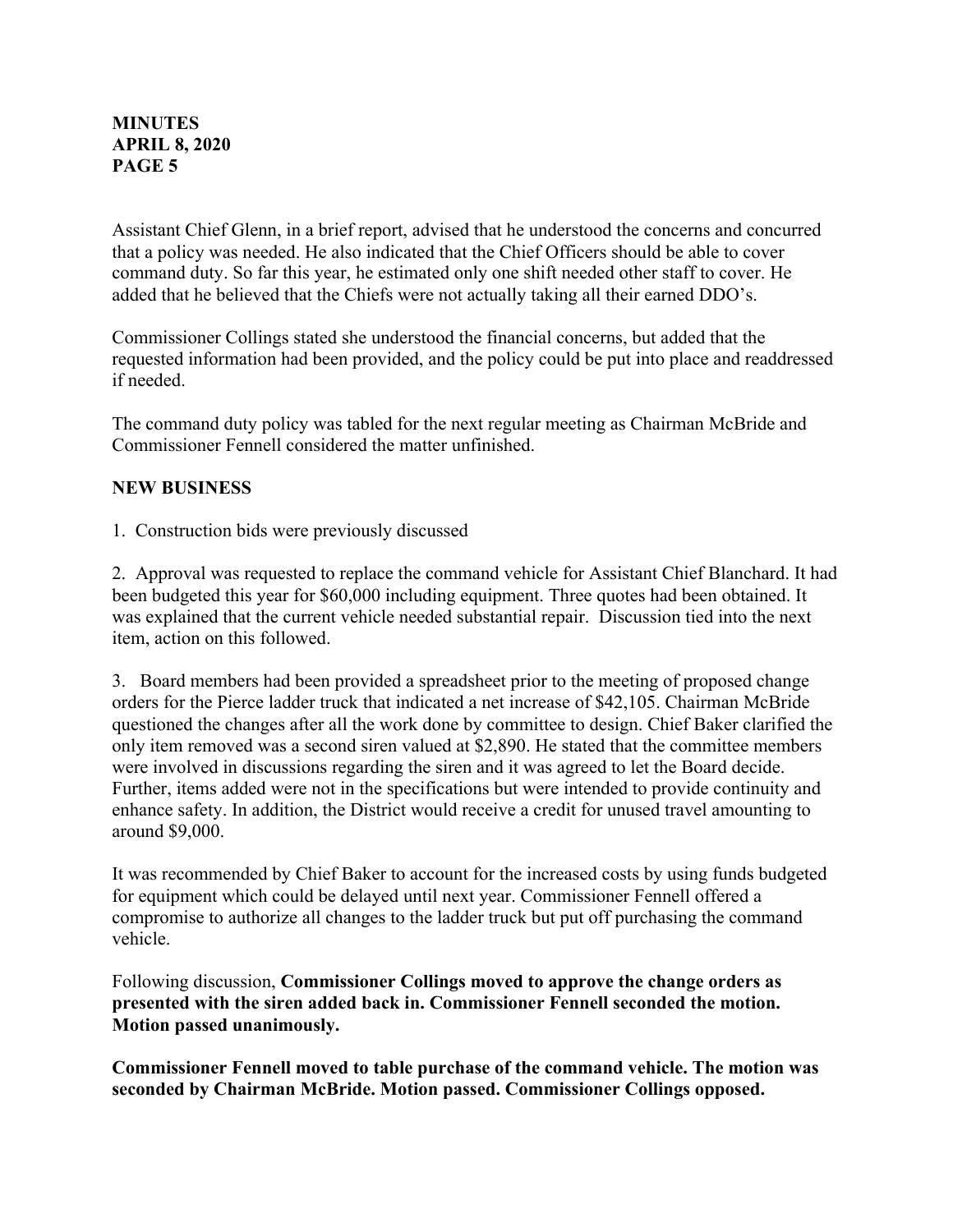4. A draft resolution allowing the payment of claims before approval of the Board was provided to board members prior to the meeting. It was explained that adoption was suggested through the WFCA to help limit the number of meetings needed during the pandemic. It mirrored a resolution the District had in place for payment of payroll.

**Commissioner Collings moved to approve Resolution No. 04-08-2020A, authorizing the issuance of warrant and electronic transactions prior to approval from the Board of Commissioners. Commissioner Fennell seconded the motion. The motion passed unanimously.** 

# **PAYROLL & VOUCHERS**

March Expenses were submitted as follows:

#### **General Expense Fund:**

Claims totaled \$93,884.25 for Vouchers No. 200402001 through 200402056 excluding those listed under Special Projects below.

Payroll totaled \$266,509.24. The following payroll changes were approved:

- Resident David G. Metzler resigned effective March 3, 2020.
- Part-time Firefighter Donn Etherington III was hired full-time effective April 1, 2020.

### **Special Projects Fund**:

Claims totaled \$18,496.43 for Vouchers Nos. 200402007, 200402019 and 200402057.

**Commissioner Collings moved to approve March payroll and vouchers in the amount of \$378,889.92. The motion was seconded by Commissioner Fennell. Motion unanimously passed.**

## **GOOD OF THE ORDER**

1. Lieutenant Cody Shelton was researching available training on the future ladder truck and associated costs.

2. Division Chief Ron Roy reported there was a \$350 COVID 19-related stipend available for volunteers who lost their jobs. There was also a grant proposed for volunteers to become employees.